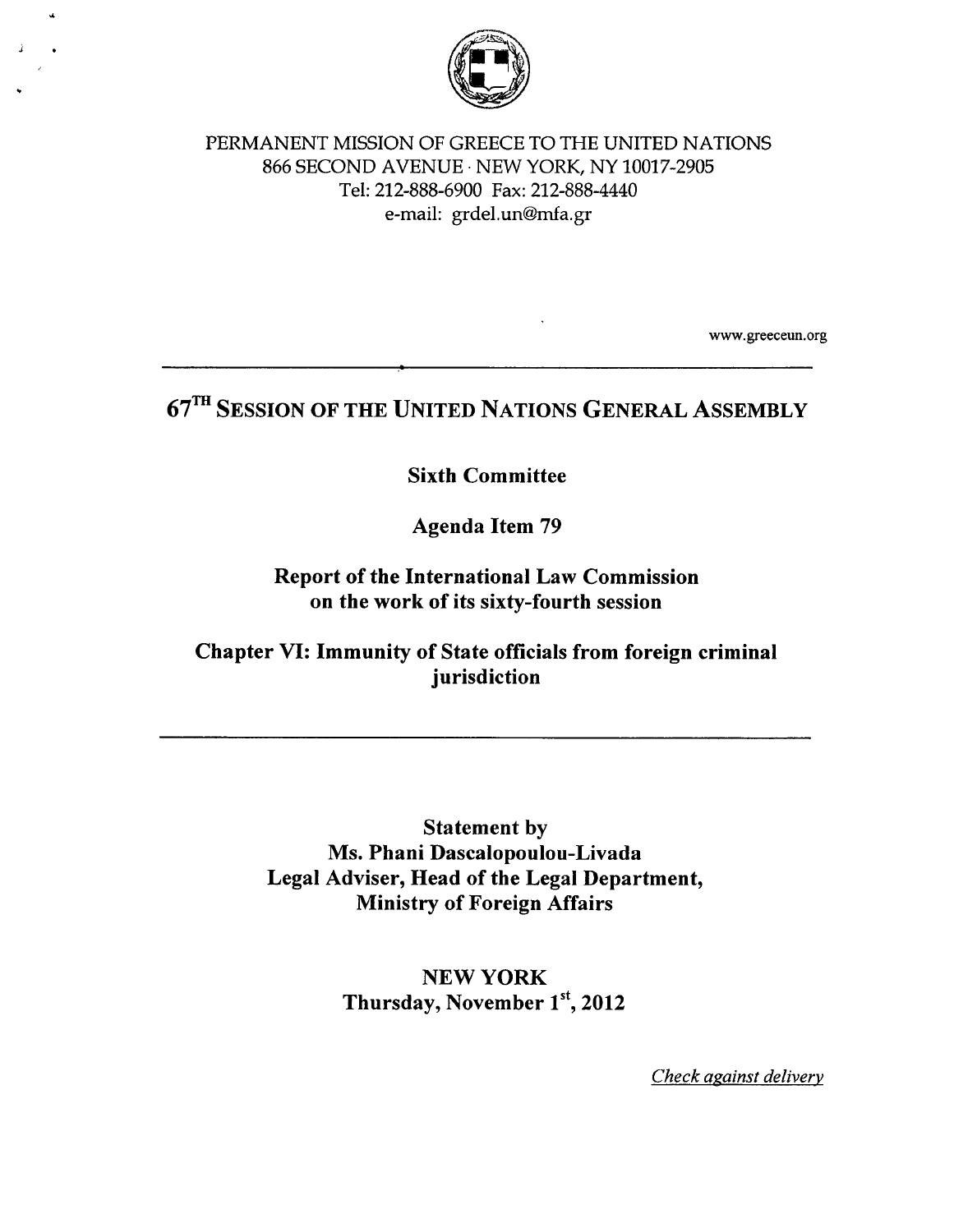# **CHAPTER VI**

# **Immunity of state officials from foreign criminal jurisdiction**

## Mr. Chairman,

The Greek delegation would like first of all to warmly thank Mrs. *Concepcion Escobar Hernandez* for her preliminary Report on the topic of immunity of state officials from foreign criminal jurisdiction. We are sure that she will lead the study she has undertaken to fruitful results.

Mr. Chairman,

We had the opportunity, last year in particular, to comment rather extensively on the Reports of the previous Rapporteur, Mr. *Roman Ko/odkin.* Our views have therefore been largely expressed, so we will only make a short recapitulation thereof and add some further comments in connection with the preliminary Report now in front of us.

On this basis, we would like to make the following observations:

There is no doubt that the topic under examination is very important not only because of its prominent position in international law, but also because it touches upon ethical questions with a much larger resonance in society. Furthermore, as the Special Rapporteur admits, it is "politically sensitive." From another, more factual perspective, it is to be noted that the questions related to this subject never cease to surface in various forms and in various instances, particularly judicial. As there is, as yet, no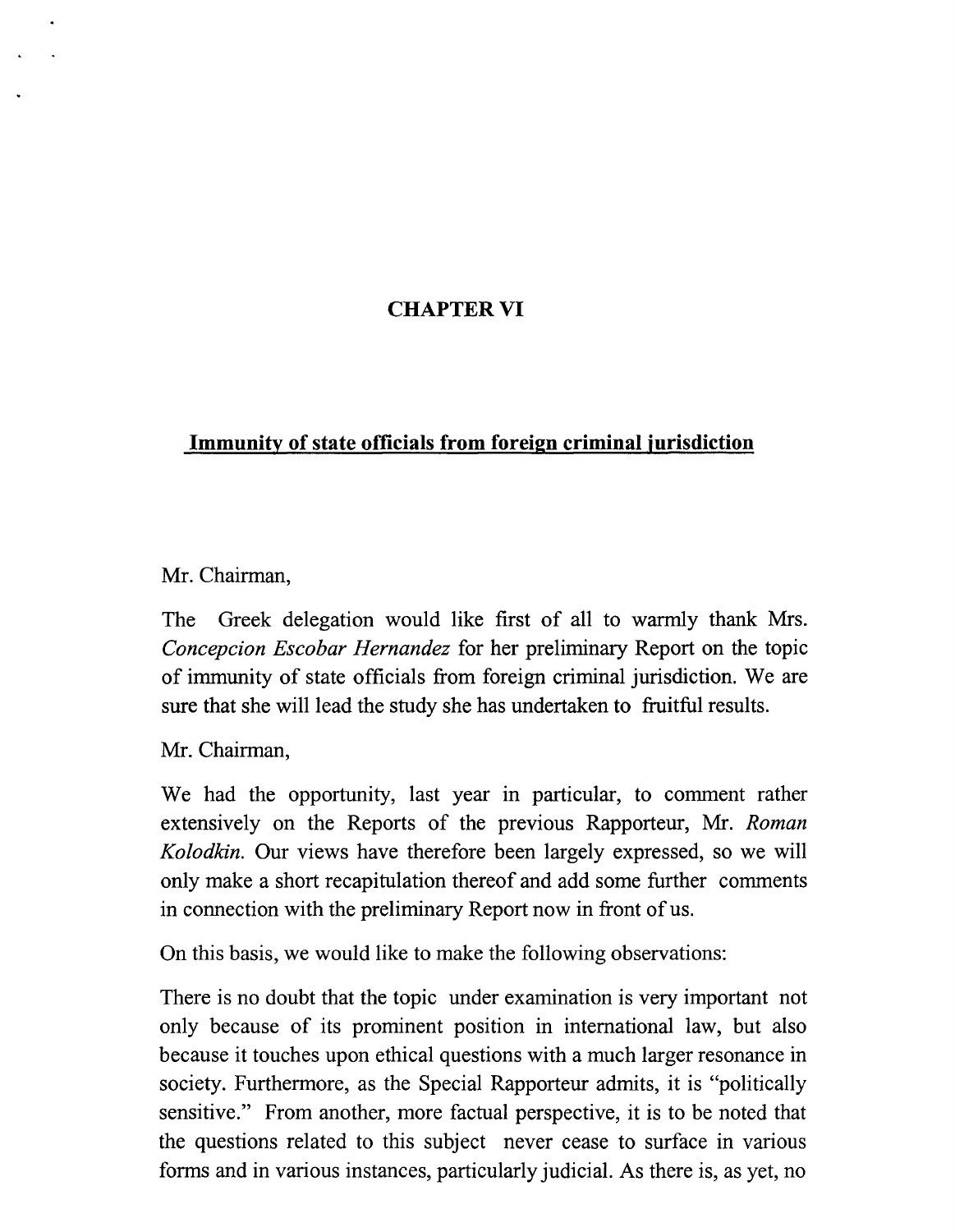normative text dealing with the matter, there is ample room for clarifying these questions. We are therefore of the view that there is merit in coming up with solutions in the form of draft articles as, we understand, is the aim of the Special Rapporteur.

With this aim in mind, we agree with the differentiation between immunity *ratione personae* and immunity *ratione materiae.* These two types of immunity indicate different spheres in terms of time and acts covered, with different consequences. With regard to immunies *ratione personae,* we concur with those delegations who support the idea that this type of immunity should be accorded, at a maximum, to the Head of State, Head of Government and the Minister of Foreign Affairs.

Furthermore, we see the point of finding an adequate method to delineate the contours of the term "state official" and "official act," the latter being far more difficult to identify. Concerning the former, on the other hand, i.e. state officials, there is no doubt in our mind that the circle of such persons -who are accorded immunities *ratione materiae-* should be limited to those who exercise governmental authority or find themselves in the highest echelons of public service.

On a closely connected issue, the Special Rapporteur is right in identifying a point of convergence -which might also become, we add, a point of friction- between state responsibility and immunities of state officials. There is therefore room for exploration which is the applicable regime on that convergence point, so as to avoid duplication and confusion with undesirable consequences.

A topic which is being hotly debated and certainly will continue to be so, is that of exception to immunity in respect of grave crimes – however they may be described, such as "international crimes," or "crimes which are breaches of *jus cogens* or *erga omnes* obligations." However, their description as crimes under universal jurisdiction is not convincing for a number of reasons, one of them being that universal jurisdiction may also be applicable to crimes not of the same nature at all, such as piracy.

Setting aside the principle of immunity even in the face of grave crimes, is not a novelty, of course. It was done by the post World War Two Tribunals, under the London Charter, the Tokyo Charter and under Control Council Law No. 10. More recently, in the early nineties,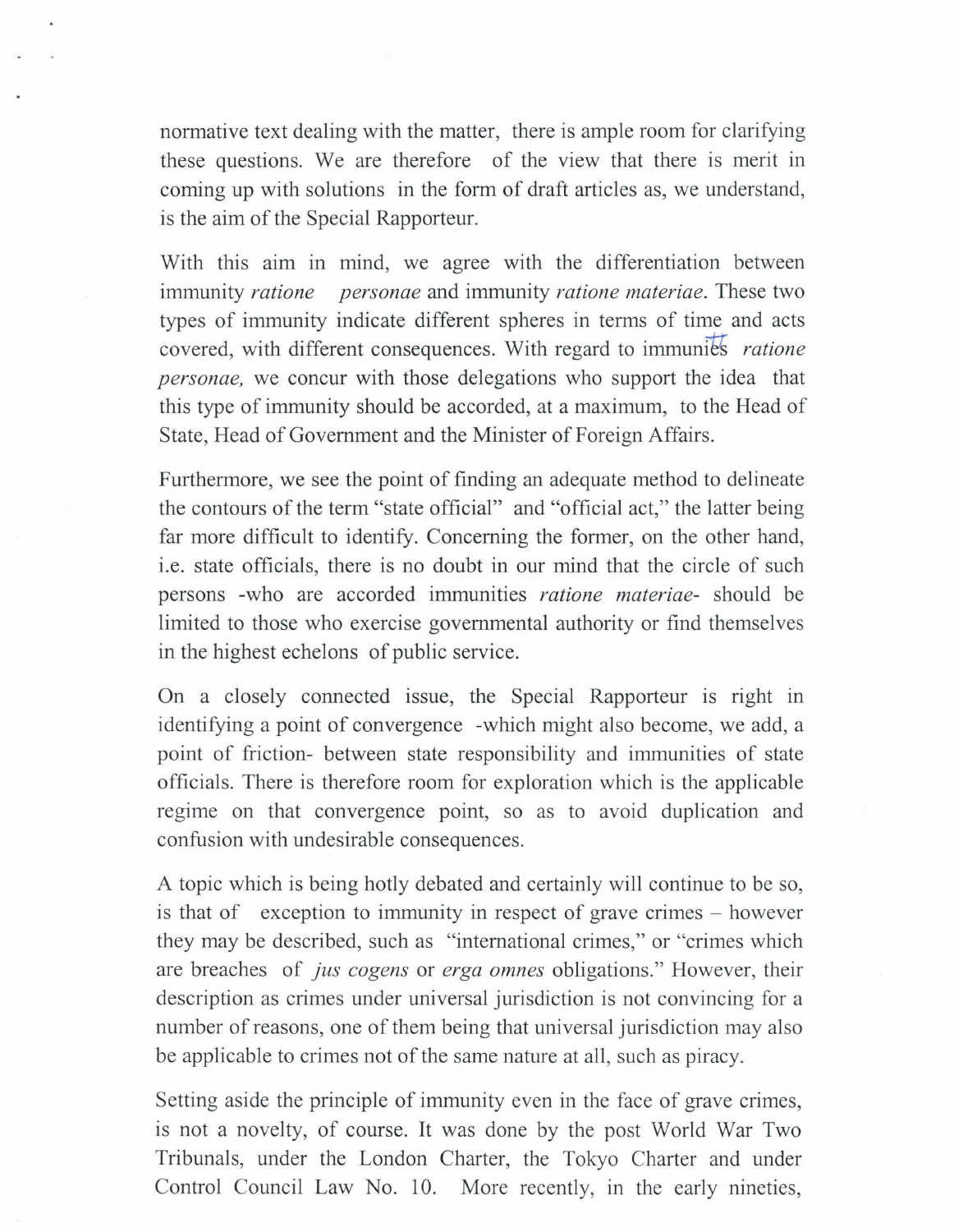immunity was set aside by the Security Council which drew up the Statute of the *ad hoe* International Tribunals for the former Yugoslavia and for Rwada. Following a parallel path, the Statute of the International Criminal Court expressly provides for the irrelevance of official capacity when the crimes committed, which appear to be attributable to the person holding such an official position, are within the jurisdiction of the Court. Mention was made in the Kolodkin Reports, of article 98 of the ICC Statute. However, it is worth repeating here that Article 98 refers to pre-existing agreements, such as Status of Forces agreements which, it was thought, could not be nullified because of the ICC Statute. This is, I might add, a unique exception. All in all, a trend is being formed in international law to set immunities aside when they protect the perpetrator of grave crimes.

It can of course be argued that the ICC Statute is a Treaty and the Statutes of the *ad hoe* Tribunals are, in effect, Security Council resolutions adopted on the basis of Chapter VII of the UN Charter, while customary international law says a different thing, namely that immunity is unshakable. Mention is made in order to support this view, of the recent judgment of the *ICJ* on jurisdictional immunities. However, it has been correctly pointed out in the *I!C* discussions that that case referred to a different matter, i.e. state immunity from civil jurisdiction.

It is true, nonetheless, that a trend in international law does not automatically translate into customary law. This particular trend, however, is strong enough to be difficult to ignore. It is indeed true that treaty law, when very widely accepted, is very much apt to mark a shift in international customary law. As participation in the ICC Statute slowly but steadily reaches a point of universality, and as its member-states adopt legislation to conform with the requirements of complementarity, the shift in the legal custom will become more and more obvious. It is therefore the appropriate time for the ILC to examine the legal situation and place itself at the head of developments which are already taking place.

Let me add, at this point, that the theory of the procedural bar which leaves the substantive law unaffected is hardly convincing because what is meant in reality is that the act remains an egregious crime but the perpetrator can go unpunished or may be punished later, if ever. This is